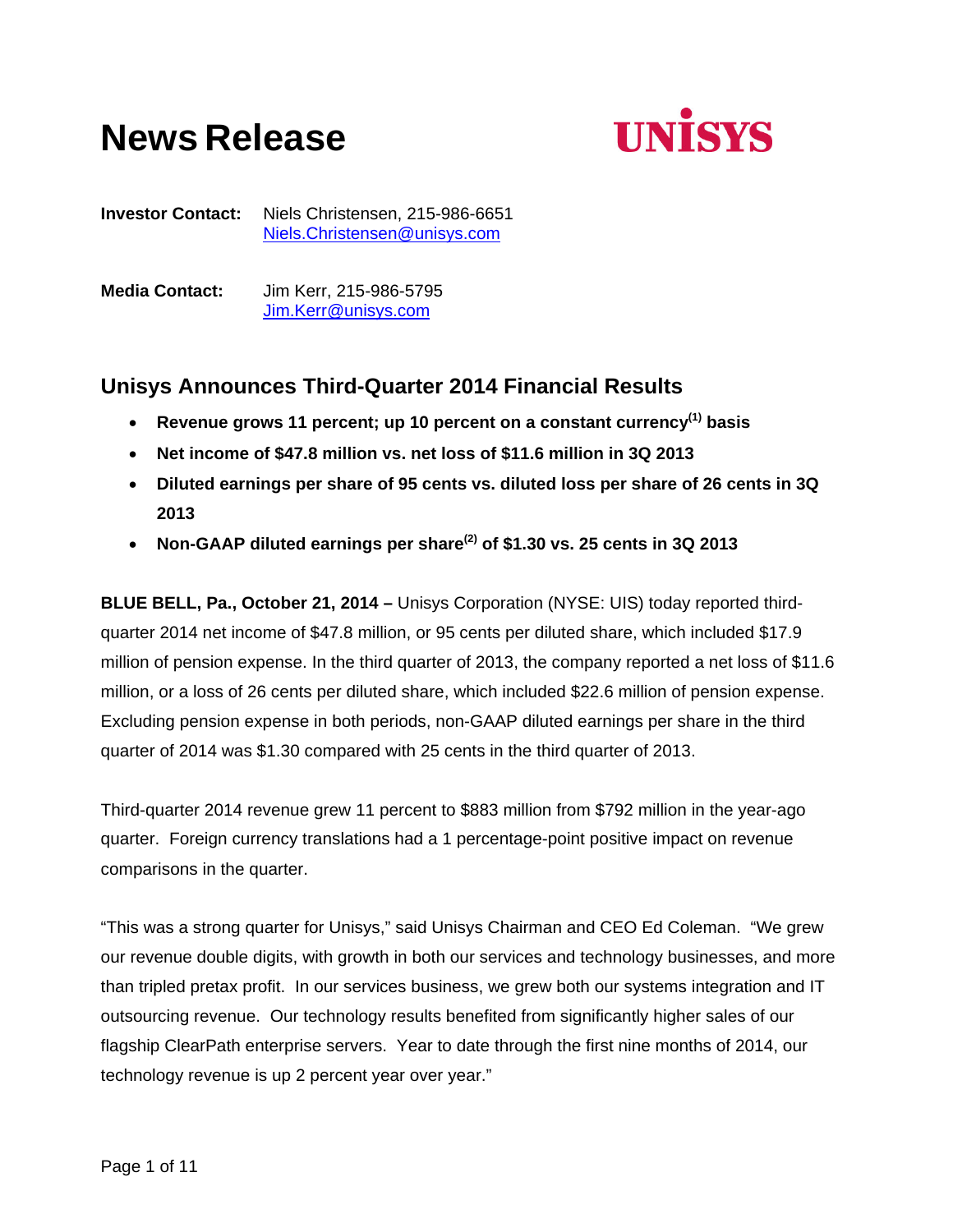# **Third-Quarter Company and Business Segment Highlights**

U.S. revenue grew 12 percent in the quarter while international revenue grew 11 percent as all regions contributed to growth. On a constant currency basis, international revenue grew 8 percent.

Reflecting the higher technology revenue, the company reported an overall third-quarter 2014 gross profit margin of 26.6 percent, up from 21.7 percent a year ago. Operating expenses (SG&A and R&D expenses) increased 7 percent from the year-ago period, reflecting increased investments in the company's growth initiatives. The company reported a third-quarter 2014 operating profit of \$76.6 million, or 8.7 percent of revenue, compared with an operating profit of \$24.0 million, or 3.0 percent of revenue, in the third quarter of 2013.

Third-quarter 2014 services revenue grew 6 percent from the prior-year quarter as growth in systems integration and IT outsourcing more than offset declines in infrastructure services. Thirdquarter 2014 services gross profit margin was 19.5 percent compared with 21.1 percent in the year-ago quarter. Third quarter 2014 services operating profit margin was 6.9 percent compared with 7.7 percent a year ago.

Third-quarter 2014 services orders declined as order gains for systems integration and IT outsourcing were more than offset by declines in infrastructure services. Services backlog at September 30, 2014 was \$4.4 billion, down 7 percent from June 30, 2014 levels and down 9 percent from December 31, 2013.

Third-quarter 2014 technology revenue grew 66 percent from the prior-year quarter driven by significantly higher sales of ClearPath enterprise software and servers. Reflecting the higher ClearPath sales, third-quarter 2014 technology gross profit margin increased to 61.5 percent compared with 35.3 percent in the year-ago quarter and technology operating profit (loss) margin improved to 25.5 percent compared with (11.0) percent in the year-ago quarter.

## **Cash Flow and Balance Sheet Highlights**

Unisys used \$8 million of cash from operations in the third quarter of 2014, including \$58 million of pension contributions. In the third quarter of 2013, the company generated \$16 million of cash from operations, which included \$40 million of pension contributions. Reflecting increased investments in the company's IT outsourcing business, capital expenditures in the third quarter of 2014 increased to \$54 million compared with \$39 million in the year-ago quarter. After capital expenditures, the company used \$62 million of free cash<sup>(3)</sup> in the third quarter of 2014 compared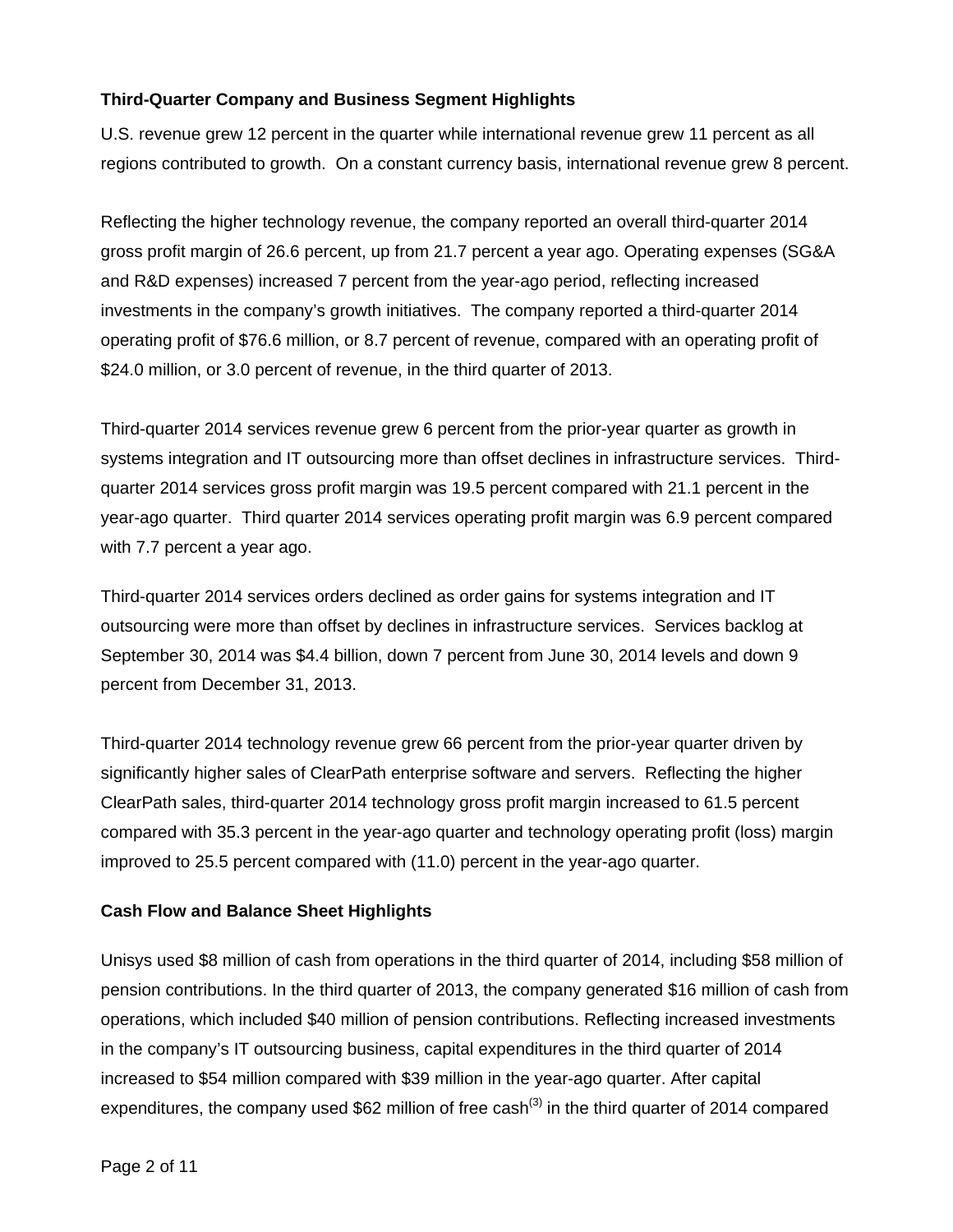with free cash usage of \$23 million in the third quarter of 2013. Free cash usage before pension contributions was \$4 million in the third quarter of 2014 compared with free cash flow before pension contributions of \$17 million in the third quarter of 2013.

At September 30, 2014, the company reported a cash balance of \$477 million and total debt of \$215 million.

## **Non-GAAP Information**

Unisys reports its results in accordance with Generally Accepted Accounting Principles (GAAP) in the United States. However, in an effort to provide investors with additional perspective regarding the company's results as determined by GAAP, the company also discusses, in its earnings press release and/or earnings presentation materials, non-GAAP information which management believes provides useful information to investors. Our management uses supplemental non-GAAP financial measures internally to understand, manage and evaluate our business and assess operational alternatives. These non-GAAP measures may include non-GAAP diluted earnings per share, free cash flow, and free cash flow before pension contributions.

Our non-GAAP measures are not intended to be considered in isolation or as substitutes for results determined in accordance with GAAP and should be read only in conjunction with our consolidated financial statements prepared in accordance with GAAP. (See GAAP to non-GAAP reconciliations attached.)

 (1) **Constant currency** – The company refers to growth rates at constant currency or adjusting for currency so that the business results can be viewed without the impact of fluctuations in foreign currency exchange rates to facilitate comparisons of the company's business performance from one period to another. Constant currency for revenue is calculated by retranslating current and prior period results at a consistent rate. This approach is based on the pricing currency for each country which is typically the functional currency. Generally, when the dollar either strengthens or weakens against other currencies, the growth at constant currency rates will be higher or lower, respectively, than growth reported at actual exchange rates.

 (2) **Non-GAAP diluted earnings per share -** The company recorded pension expense of \$17.9 million and \$22.6 million during the third quarters of 2014 and 2013, respectively. In an effort to provide investors with a perspective on the company's earnings without these expenses, they are excluded from the non-GAAP diluted earnings per share calculations.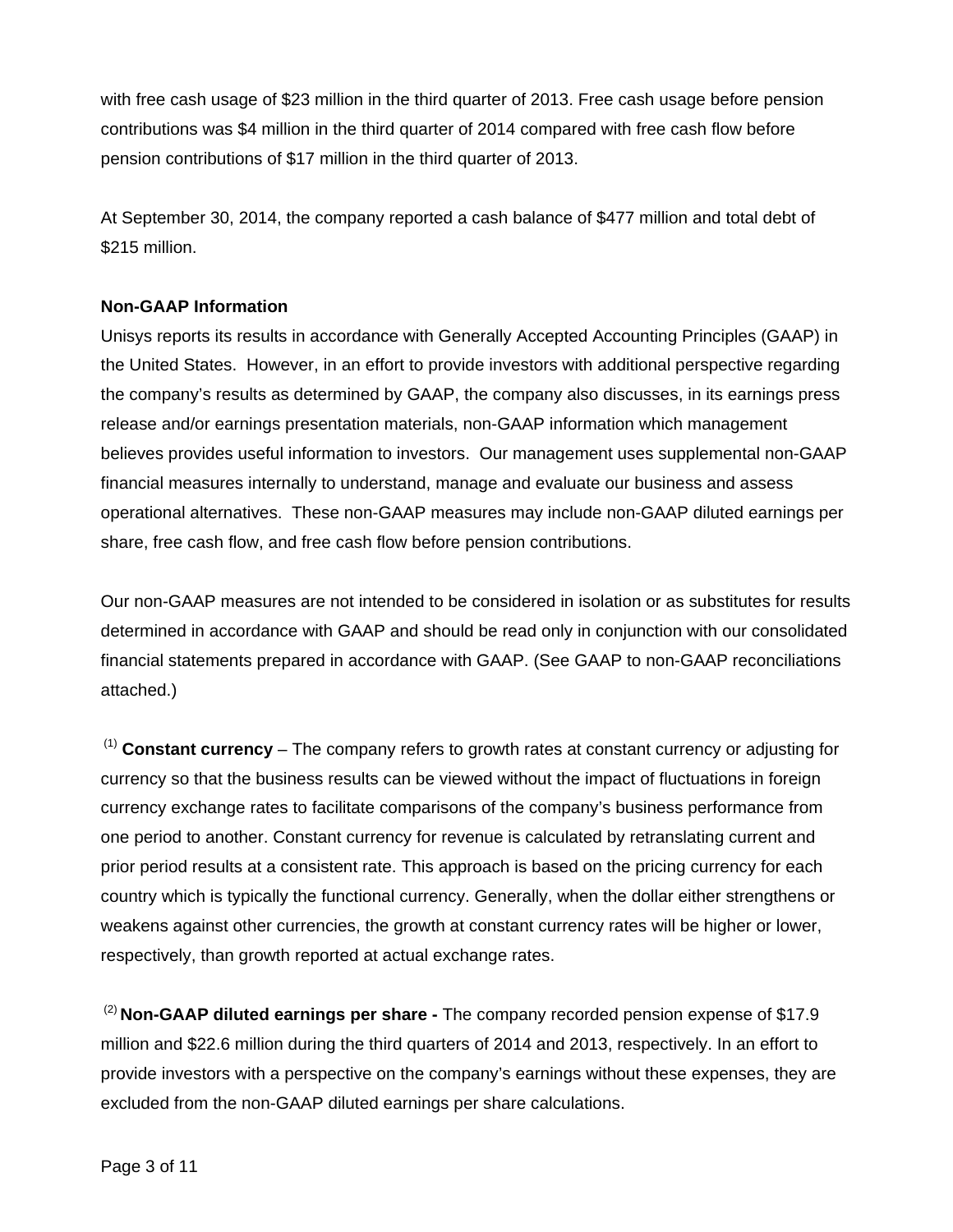(3) **Free cash flow** – To better understand the trends in our business, we believe that it is helpful to present free cash flow, which we define as cash flow from operations less capital expenditures. Management believes this measure gives investors an additional perspective on cash flow from operating activities in excess of amounts required for reinvestment. Because of the significance of the company's pension funding obligations, free cash flow before pension funding is also provided.

#### **Conference Call**

Unisys will hold a conference call today at 5:30 p.m. Eastern Time to discuss its results. The listenonly Webcast, as well as the accompanying presentation materials, can be accessed on the Unisys Investor Web site at www.unisys.com/investor. Following the call, an audio replay of the Webcast, and accompanying presentation materials, can be accessed through the same link.

#### **About Unisys**

Unisys is a global information technology company that solves complex IT challenges at the intersection of modern and mission critical. We work with many of the world's largest companies and government organizations to secure and keep their mission-critical operations running at peak performance; streamline and transform their data centers; enhance support to their end users and constituents; and modernize their enterprise applications. We do this while protecting and building on their legacy IT investments. Our offerings include outsourcing and managed services, systems integration and consulting services, high-end server technology, cybersecurity and cloud management software, and maintenance and support services. Unisys has more than 23,000 employees serving clients around the world. For more information, visit www.unisys.com.

#### **Forward-Looking Statements**

Any statements contained in this release that are not historical facts are forward-looking statements as defined in the Private Securities Litigation Reform Act of 1995. Forward-looking statements include, but are not limited to, any projections of earnings, revenues, or other financial items; any statements of the company's plans, strategies or objectives for future operations; statements regarding future economic conditions or performance; and any statements of belief or expectation. All forward-looking statements rely on assumptions and are subject to various risks and uncertainties that could cause actual results to differ materially from expectations. Risks and uncertainties that could affect the company's future results include the company's ability to drive profitable growth in consulting and systems integration; the company's ability to take on, successfully implement and grow outsourcing operations; market demand for the company's highend enterprise servers and maintenance on those servers; the potential adverse effects of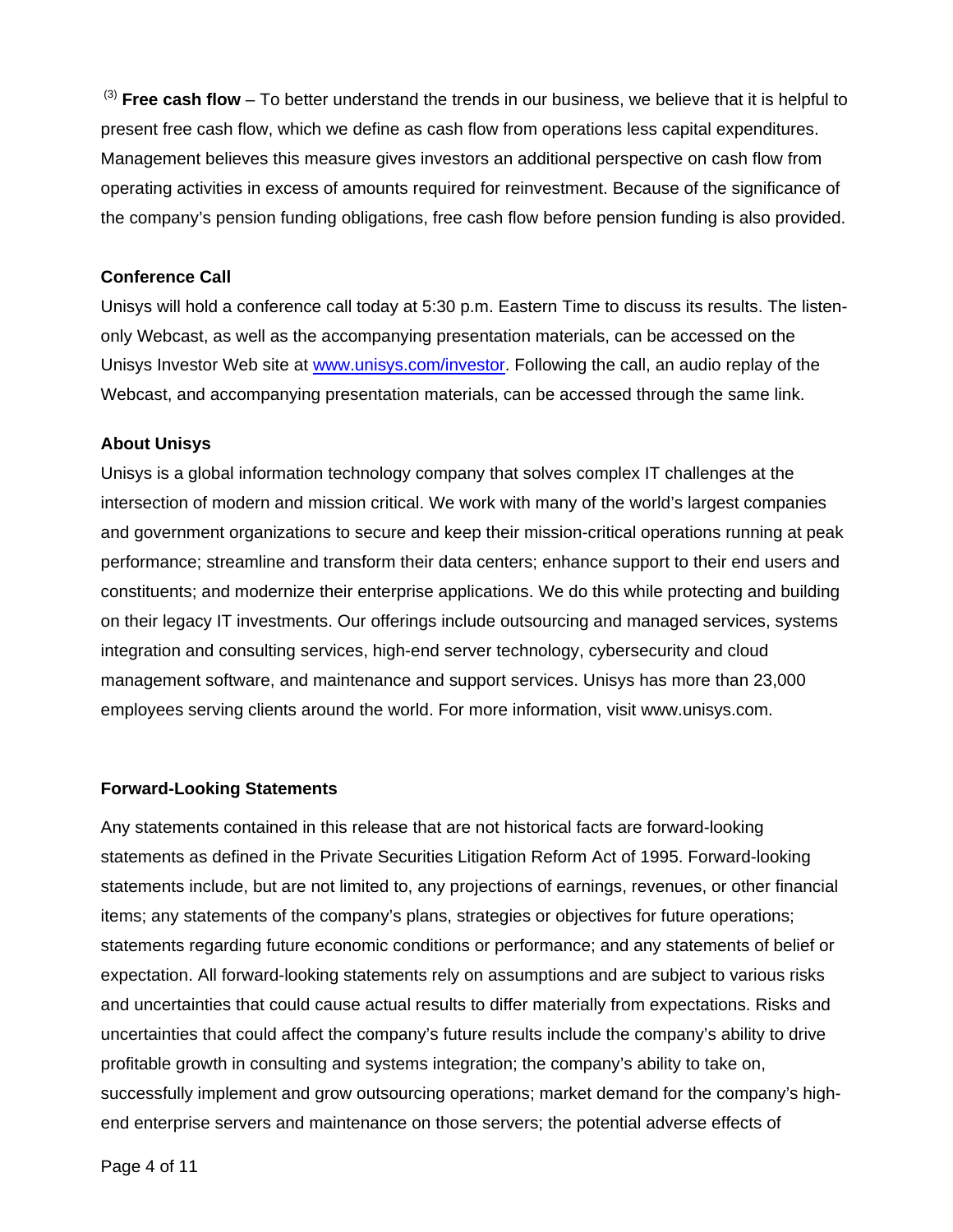aggressive competition in the information services and technology marketplace; the company's ability to retain significant clients; the company's ability to effectively anticipate and respond to volatility and rapid technological change in its industry; the adverse effects of global economic conditions; the company's significant pension obligations and potential requirements to make significant cash contributions to its defined benefit pension plans; the success of the company's program to reduce costs, focus its global resources and simplify its business structure; the risks that the company's contracts may not be as profitable as expected or provide the expected level of revenues and that contracts with U.S. governmental agencies may subject it to audits, criminal penalties, sanctions and other expenses and fines; the risk that the company may face damage to its reputation or legal liability if its clients are not satisfied with its services or products; the risk that breaches of data security could expose the company to legal liability and could harm its business and reputation; the performance and capabilities of third parties with whom the company has commercial relationships; the risks of doing business internationally when more than half of the company's revenue is derived from international operations; the company's ability to access capital and credit markets to address its liquidity needs; the potential for intellectual property infringement claims to be asserted against the company or its clients; the possibility that pending litigation could affect the company's results of operations or cash flow; the business and financial risk in implementing future dispositions or acquisitions; and the company's consideration of all available information following the end of the quarter and before the filing of the Form 10-Q and the possible impact of this subsequent event information on its financial statements for the reporting period. Additional discussion of factors that could affect the company's future results is contained in its periodic filings with the Securities and Exchange Commission. The company assumes no obligation to update any forward-looking statements.

**####** 

#### RELEASE NO.: 1021/9286

Unisys and ClearPath are registered trademarks or trademarks of Unisys Corporation. Any other brand or product referenced herein is acknowledged to be a trademark or registered trademark of its respective holders.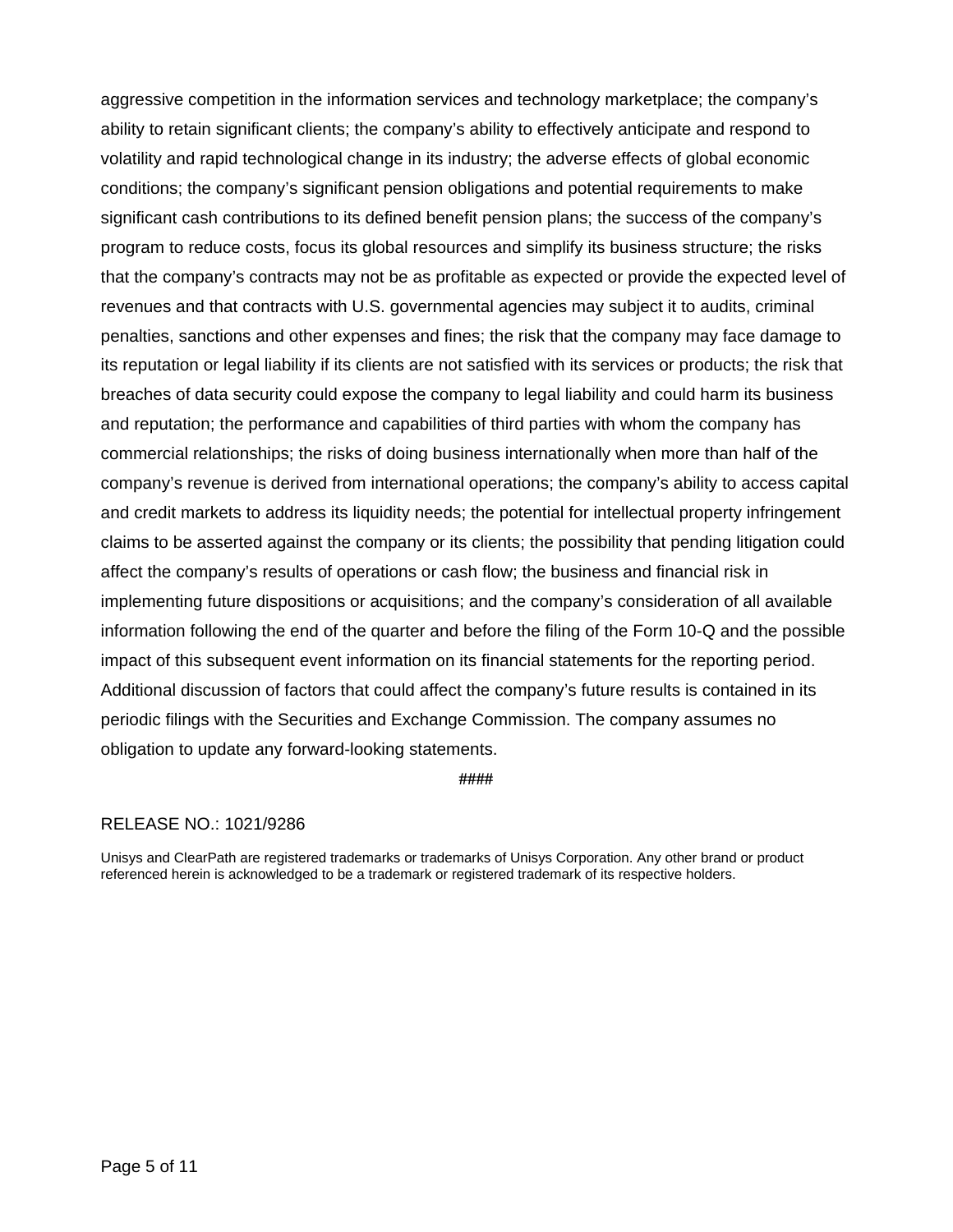#### UNISYS CORPORATION CONSOLIDATED STATEMENTS OF INCOME (Unaudited) (Millions, except per share data)

Three Months Nine Months Ended September 30 Ended September 30 ------------------ ------------------  $-2014$   $-2013$   $-2014$   $-2013$ Revenue Services \$763.0 \$720.0 \$2,166.8 \$2,182.7 Technology 119.5 72.1 283.8 277.9 -------- -------- -------- -------- 882.5 792.1 2,450.6 2,460.6 Costs and expenses Cost of revenue: Services 608.6 580.3 1,801.0 1,797.1<br>Technology 39.0 40.3 116.5 130.5 Technology 39.0 40.3 116.5 130.5 -------- -------- -------- -------- 647.6 620.6 1,917.5 1,927.6 Selling, general and administrative 138.0 131.7 410.1 418.8 Research and development 20.3 15.8 50.5 50.6 -------- -------- -------- --------<br>805.9 768.1 2,378.1 2,397.0  $2,378.1$   $2,397.0$ <br>------- ---------------- -------- -------- --------<br>76.6 24.0 72.5 63.6 Operating profit 76.6 24.0 72.5 63.6 112 Interest expense 2.3 2.4 6.6 7.7<br>
0ther income (expense), net 3.3 1.9 (9.0) 11.1 Other income (expense), net 3.3 1.9 -------- -------- -------- -------- Income before income taxes 77.6 23.5 56.9 67.0 Provision for income taxes 26.4 27.0 62.3 71.1 -------- -------- -------- -------- Consolidated net income (loss) 51.2 (3.5) (5.4) (4.1) Net income attributable to noncontrolling interests 3.4 4.1 9.7 8.9 -------- -------- -------- -------- Net income (loss) attributable to Unisys Corporation 47.8 (7.6) (15.1) (13.0) Preferred stock dividend  $\qquad -$  4.0 2.7 12.1 -------- -------- -------- -------- Net income (loss) attributable to Unisys Corporation common shareholders \$47.8 (\$11.6) (\$17.8) (\$25.1) ======== ======== ======== ======== Earnings (loss) per common share attributable to Unisys Corporation

| to Unisys Corporation        |        |                                              |        |        |  |
|------------------------------|--------|----------------------------------------------|--------|--------|--|
| Basic                        |        | $\frac{1}{5}$ .95 (\$ .26) (\$ .36) (\$ .57) |        |        |  |
|                              |        |                                              |        |        |  |
| Diluted                      |        | $\frac{1}{5}$ .95 (\$ .26) (\$ .36) (\$ .57) |        |        |  |
|                              |        |                                              |        |        |  |
| Shares used in the per share |        |                                              |        |        |  |
| computations (thousands):    |        |                                              |        |        |  |
| Basic                        | 50,245 | 43,811                                       | 49.144 | 43,883 |  |
| Diluted                      | 50,422 | 43,811                                       | 49.144 | 43,883 |  |
|                              |        |                                              |        |        |  |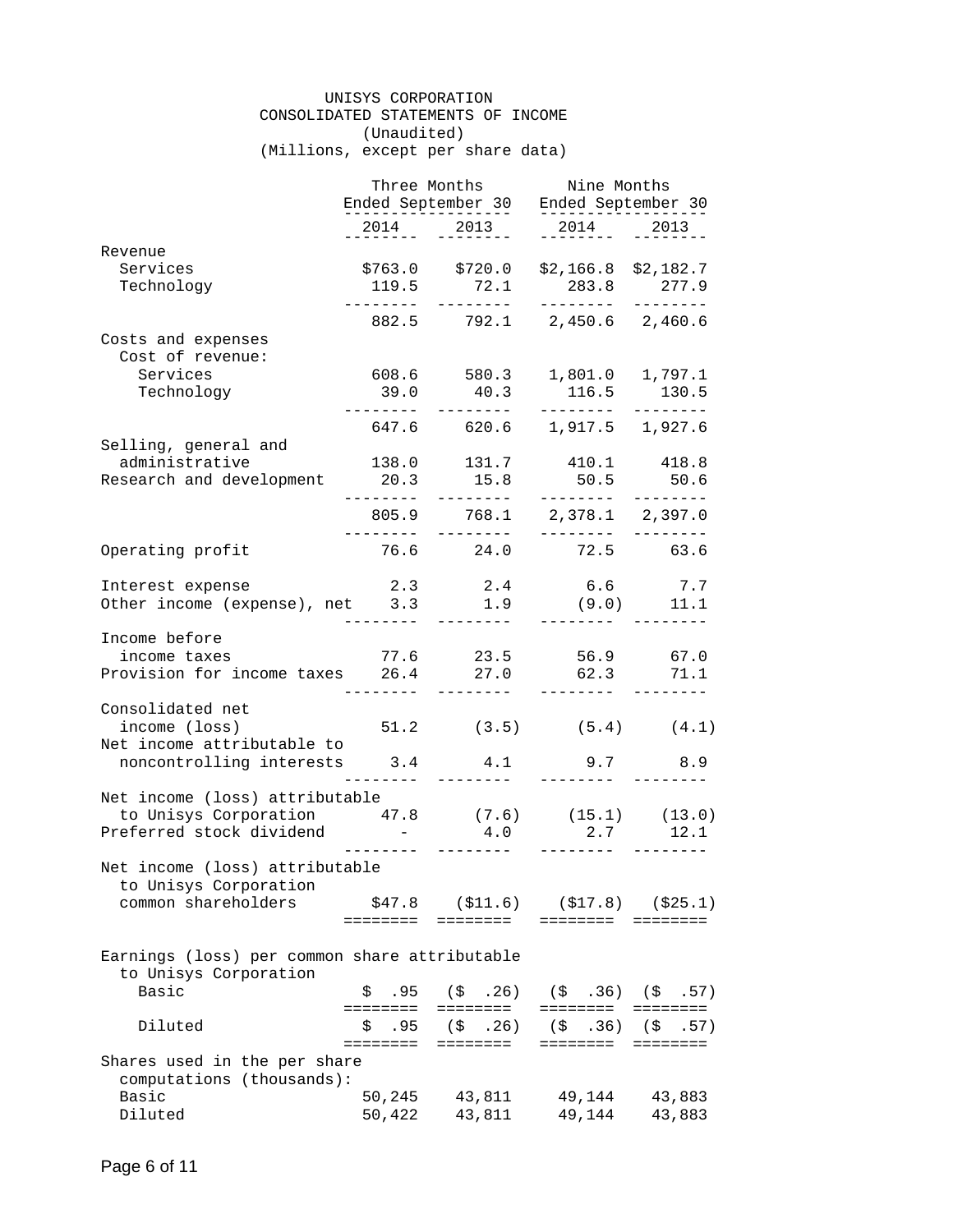#### UNISYS CORPORATION SEGMENT RESULTS (Unaudited) (Millions)

|                                          | Total                                                                            | Elimi-<br>nations                  | Services                                    | Technology                                                                       |
|------------------------------------------|----------------------------------------------------------------------------------|------------------------------------|---------------------------------------------|----------------------------------------------------------------------------------|
| Three Months Ended<br>September 30, 2014 |                                                                                  |                                    |                                             |                                                                                  |
| Customer revenue<br>Intersegment         | \$882.5                                                                          | ( \$35.4)                          | \$763.0                                     | \$119.5<br>35.4<br>--------                                                      |
| Total revenue                            | \$882.5<br><b>EEEEEEEE</b>                                                       | ( \$35.4)<br>========              | \$763.0<br>========                         | \$154.9<br><b>EEEEEEEE</b>                                                       |
| Gross profit percent                     | 26.6%<br>$\qquad \qquad \equiv \equiv \equiv \equiv \equiv \equiv \equiv \equiv$ |                                    | 19.5%<br>========                           | 61.5%<br>========                                                                |
| Operating profit<br>percent              | 8.7%<br>========                                                                 |                                    | 6.9%<br>========                            | 25.5%<br>$\qquad \qquad \equiv \equiv \equiv \equiv \equiv \equiv \equiv \equiv$ |
| Three Months Ended<br>September 30, 2013 |                                                                                  |                                    |                                             |                                                                                  |
| Customer revenue<br>Intersegment         | \$792.1                                                                          | ( \$22.3)                          | \$720.0<br>0.4                              | \$72.1<br>21.9<br>$- - - - - - - -$                                              |
| Total revenue                            | --------<br>\$792.1<br>========                                                  | ---------<br>( \$22.3)<br>======== | \$720.4<br>========                         | \$94.0<br>========                                                               |
| Gross profit percent                     | 21.7%<br>========                                                                |                                    | 21.1%<br>========                           | 35.3%<br>========                                                                |
| Operating profit<br>(loss) percent       | 3.0%<br>$= = = = = = = = =$                                                      |                                    | 7.7%<br>$=$ = = = = = = =                   | (11.0)<br>========                                                               |
| Nine Months Ended<br>September 30, 2014  |                                                                                  |                                    |                                             |                                                                                  |
| Customer revenue<br>Intersegment         | \$2,450.6                                                                        | ( \$58.8)                          | \$2,166.8<br>0.3                            | \$283.8<br>58.5                                                                  |
| Total revenue                            | --------<br>\$2,450.6<br><b>EEEEEEEE</b>                                         | --------<br>(558.8)<br>========    | ---------<br>\$2,167.1<br>$=$ = = = = = = = | --------<br>\$342.3<br><b>EEEEEEEE</b>                                           |
| Gross profit percent                     | 21.8%<br>$=$ = = = = = = =                                                       |                                    | 17.4%<br>========                           | 53.5%<br>$=$                                                                     |
| Operating profit<br>percent              | 3.0%<br>========                                                                 |                                    | $4.4\%$<br>========                         | 7.2%<br>========                                                                 |
| Nine Months Ended<br>September 30, 2013  |                                                                                  |                                    |                                             |                                                                                  |
| Customer revenue<br>Intersegment         | \$2,460.6<br>------                                                              | ( \$56.5)                          | \$2,182.7<br>1.3                            | \$277.9<br>55.2                                                                  |
| Total revenue                            | \$2,460.6<br>$=$ $=$ $=$ $=$ $=$ $=$ $=$                                         | ( \$56.5)<br>========              | \$2,184.0<br>========                       | \$333.1<br>========                                                              |
| Gross profit percent                     | 21.7%<br>$\qquad \qquad \equiv \equiv \equiv \equiv \equiv \equiv \equiv \equiv$ |                                    | 18.9%<br>========                           | 48.4%<br>========                                                                |
| Operating profit<br>percent              | 2.6%<br>========                                                                 |                                    | 4.9%<br>========                            | 6.7%<br>========                                                                 |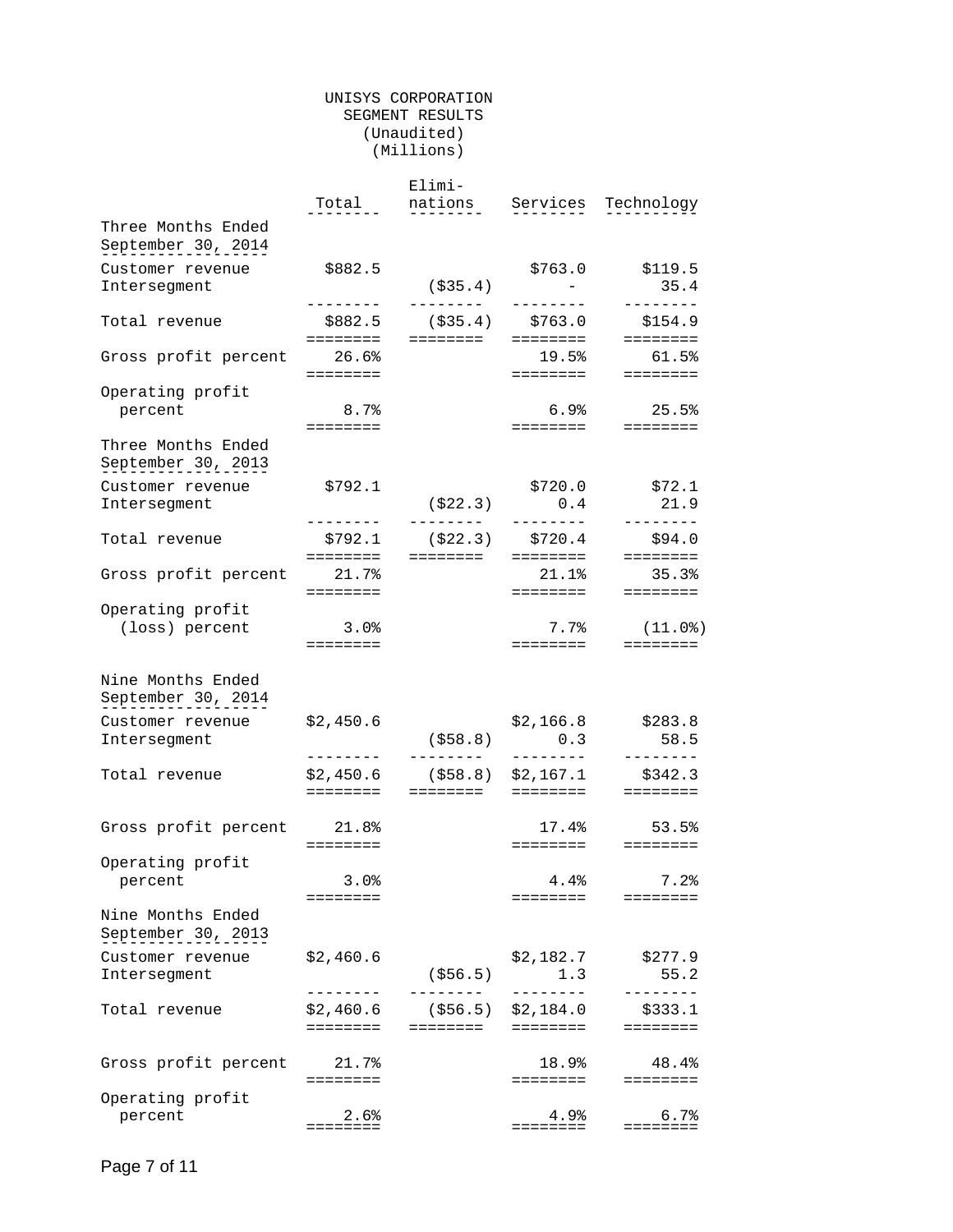#### UNISYS CORPORATION CONSOLIDATED BALANCE SHEETS (Unaudited) (Millions)

|                                      | 2014                    | September 30, December 31,<br>2013 |
|--------------------------------------|-------------------------|------------------------------------|
| Assets                               |                         |                                    |
| Current assets                       |                         |                                    |
| Cash and cash equivalents            | \$476.5                 | \$639.8                            |
| Accounts and notes receivable, net   | 570.2                   | 683.1                              |
| Inventories                          |                         |                                    |
| Parts and finished equipment         | 35.4                    | 32.8                               |
| Work in process and materials        |                         | 24.7 22.3                          |
| Deferred income taxes                | 16.0                    | 24.1                               |
| Prepaid expense and other            |                         |                                    |
| current assets                       | 133.9<br>-----------    | 138.7<br>----------                |
| Total                                |                         | $1,256.7$ $1,540.8$                |
| Properties                           | __________              | -----------<br>1,095.4 1,095.5     |
| Less accumulated depreciation        |                         |                                    |
| and amortization                     | 921.6                   | 920.8<br>$- - - - - -$             |
| Properties, net                      | 173.8                   | 174.7                              |
| Outsourcing assets, net              | 114.1                   | 115.5                              |
| Marketable software, net             |                         | 142.6 129.1                        |
| Prepaid postretirement assets        | 126.0                   | 83.7                               |
| Deferred income taxes                | 110.0                   | 112.3                              |
| Goodwill                             | 186.6                   | 188.7                              |
| Other long-term assets               | . <u>.</u>              | 169.6 165.2<br>----------          |
| Total                                |                         | $$2,279.4$ $$2,510.0$              |
| Liabilities and deficit              | ==========  ==========  |                                    |
| Current liabilities                  |                         |                                    |
| Current maturities of long-term debt | \$1.0<br>241.0          | \$0.0<br>246.7                     |
| Accounts payable<br>Deferred revenue | 319.4                   | 402.4                              |
| Other accrued liabilities            | 351.4                   | 375.7                              |
|                                      |                         |                                    |
| Total                                |                         | 912.8 1,024.8                      |
| Long-term debt                       | 214.1                   | 210.0                              |
| Long-term postretirement liabilities | 1,457.8                 | 1,697.2                            |
| Long-term deferred revenue           | 109.5                   | 122.7                              |
| Other long-term liabilities          | 106.4                   | 119.2                              |
| Commitments and contingencies        |                         |                                    |
| Total deficit                        | (521.2)<br>. <u>.</u> . | (663.9)<br>-----------             |
| Total                                | \$2,279.4               | \$2,510.0                          |
|                                      | ==========              | ==========                         |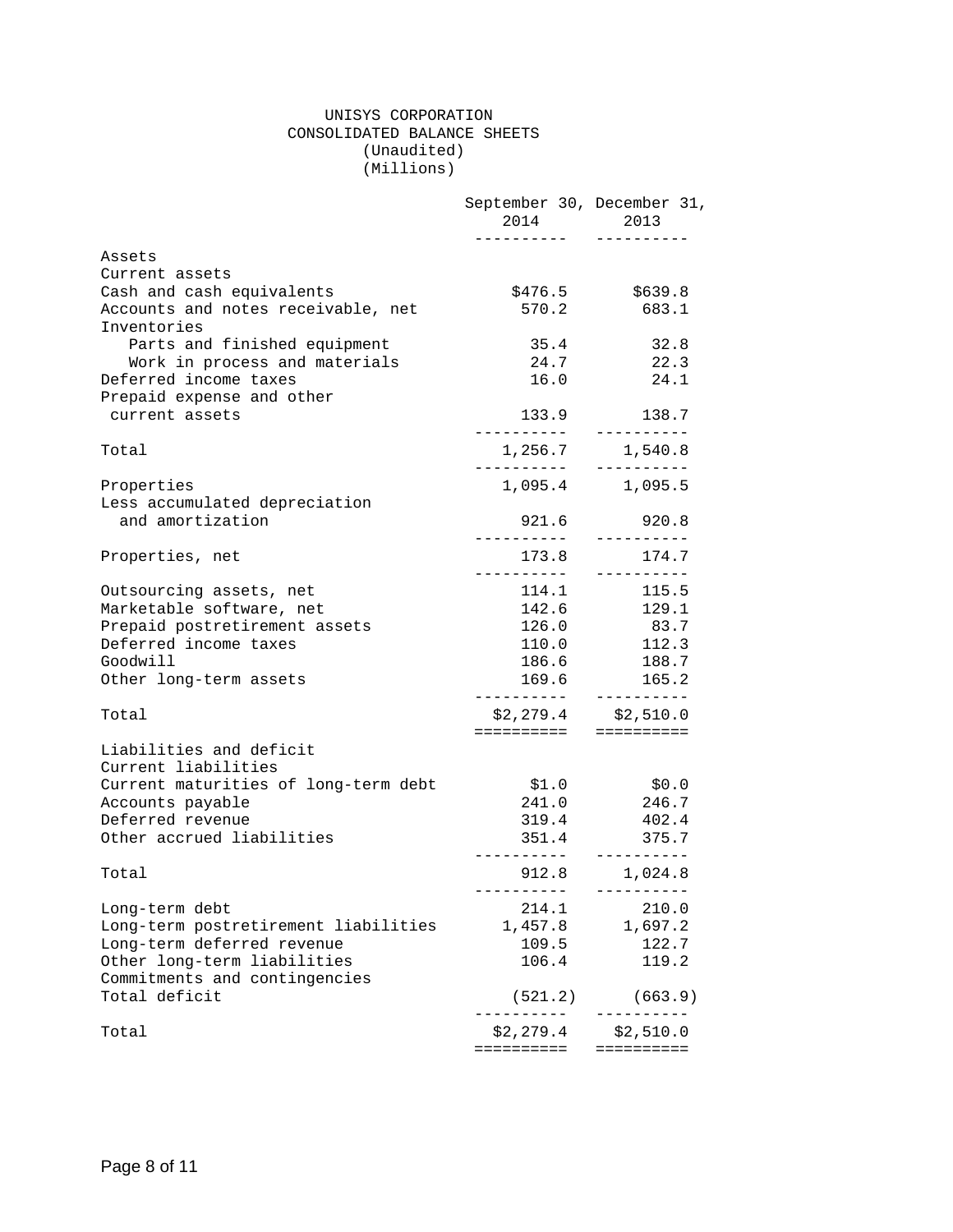#### UNISYS CORPORATION CONSOLIDATED STATEMENT OF CASH FLOWS (Unaudited)

(Millions)

|                                                                  | Nine Months Ended |                           |  |
|------------------------------------------------------------------|-------------------|---------------------------|--|
|                                                                  | September 30      |                           |  |
|                                                                  | $-2014$           | $2013 *$                  |  |
| Cash flows from operating activities                             |                   |                           |  |
| Consolidated net loss                                            |                   | $(55.4)$ $(54.1)$         |  |
| Add (deduct) items to reconcile consolidated net                 |                   |                           |  |
| loss to net cash provided by operating activities:               |                   |                           |  |
| Foreign currency transaction loss                                | 7.4               | 6.5                       |  |
| Employee stock compensation                                      | 10.6              | 10.8                      |  |
| Depreciation and amortization of properties                      | 38.6              | 35.1                      |  |
| Depreciation and amortization of<br>outsourcing assets           | 44.5              | 39.4                      |  |
| Amortization of marketable software                              | 42.5              | 46.4                      |  |
| Other non-cash operating activities                              | 5.1               |                           |  |
| Disposals of capital assets                                      | 1.0               | 1.4                       |  |
| Gain on sale of business                                         | (0.7)             |                           |  |
| Pension contributions                                            | (161.3)           | (101.6)                   |  |
| Pension expense                                                  | 55.5              | 69.4                      |  |
| Decrease in deferred income taxes, net                           | 15.4              | 29.4                      |  |
| Decrease in receivables, net                                     | 81.2              | 66.3                      |  |
| Increase in inventories                                          | (6.1)             | (5.6)                     |  |
| Decrease in accounts payable                                     |                   |                           |  |
| and other accrued liabilities                                    |                   | $(83.8)$ $(123.3)$        |  |
| Decrease in other liabilities                                    |                   | $(39.1)$ $(19.0)$         |  |
| Decrease (increase) in other assets                              | 7.8               | (4.8)                     |  |
| Other                                                            | $---2:7$          | $---(0.1)$                |  |
| Net cash provided by operating activities                        | 15.9              | $-46.2$                   |  |
| Cash flows from investing activities                             |                   |                           |  |
| Proceeds from investments                                        |                   | 4,438.8 3,850.2           |  |
| Purchases of investments                                         |                   | $(4, 422.8)$ $(3, 857.8)$ |  |
| Investment in marketable software                                |                   | $(56.1)$ $(47.3)$         |  |
| Capital additions of properties                                  |                   | $(41.9)$ $(26.1)$         |  |
| Capital additions of outsourcing assets                          |                   | $(45.9)$ $(29.6)$         |  |
| Other                                                            |                   | $-(-1.2)$ $-2.1$          |  |
|                                                                  |                   |                           |  |
| Net cash used for investing activities                           |                   | $(129.1)$ $(109.5)$       |  |
| Cash flows from financing activities                             |                   |                           |  |
| Purchases of common stock                                        | (29.3)            | (11.5)                    |  |
| Dividends paid on preferred shares                               | (4.0)             | (12.1)                    |  |
| Proceeds from exercise of stock options                          | 3.3               | 4.5                       |  |
| Financing fees                                                   | $-(-6)$           |                           |  |
| Net cash used for financing activities                           | $(-180.6)$        | $-(-19.1)$                |  |
| Effect of exchange rate changes on cash                          |                   |                           |  |
| and cash equivalents                                             | $-(-19.5)$        |                           |  |
|                                                                  |                   | $-(-17.3)$                |  |
| Decrease in cash and cash equivalents                            | (163.3)           | (99.7)                    |  |
| Cash and cash equivalents, beginning of                          |                   |                           |  |
| period                                                           | $-639.8$          | $-655.6$                  |  |
| Cash and cash equivalents, end of period                         | \$476.5           | \$555.9                   |  |
| *Cortain components of not sash provided by operating astivities |                   |                           |  |

\*Certain components of net cash provided by operating activities were changed to present pension expense separately, consistent with the 2014 presentation.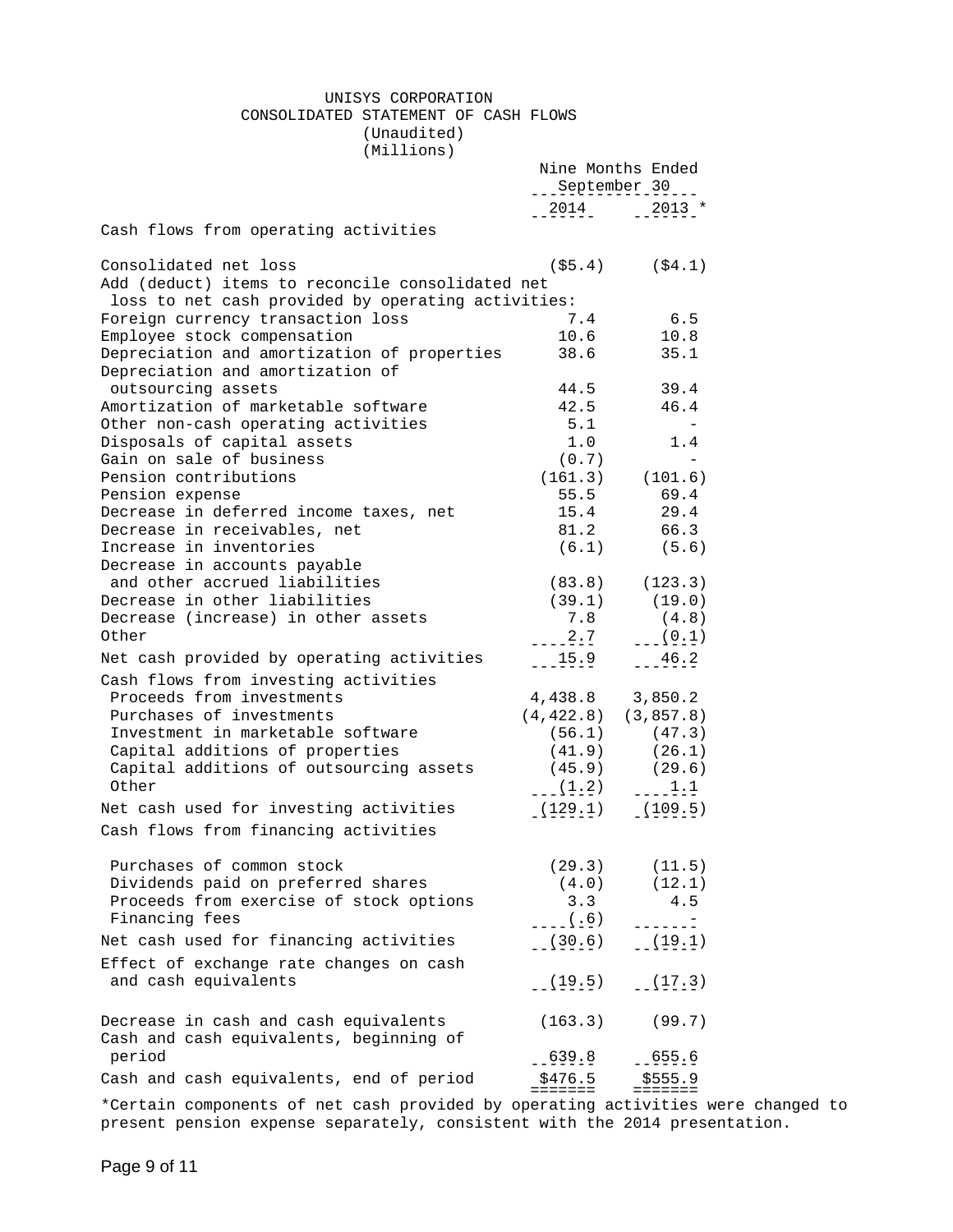(1) UNISYS CORPORATION RECONCILIATION OF SELECTED GAAP MEASURES TO NON-GAAP MEASURES (Unaudited) (Millions, except per share data) Three Months Nine Months Ended September 30 Ended September 30  $-2014$   $-2013$   $-2013$   $-2014$   $-2013$ GAAP net income (loss) attributable to Unisys Corporation common shareholders \$47.8 (\$11.6) (\$17.8) (\$25.1) Pension expense, net of tax 17.9 22.6 55.1 66.8 -------- -------- -------- -------- Non-GAAP net income attributable to Unisys Corporation common shareholders 65.7 11.0 37.3 41.7 Add preferred stock dividend 0.0 4.0 2.7 12.1 -------- -------- -------- -------- Non-GAAP net income attributable to Unisys Corporation for diluted<br>earnings per share earnings per share \$65.7 \$15.0 \$40.0 \$53.8 ======== ======== ======== ======== Weighted average shares (thousands) 50,245 43,811 49,144 43,883 Plus incremental shares from assumed conversion: Employee stock plans  $177$  436 319 444<br>Preferred stock 0 0 0 0 Preferred stock  $0$  0 0 0 0 .<u>------- --------- -------- -------</u> GAAP adjusted weighted average shares 50,422 44,247 49,463 44,327 ======== ======== ======== ======== Diluted earnings (loss) per share GAAP basis GAAP net income (loss) attributable to Unisys Corporation for diluted earnings per share  $$47.8$  (\$11.6) (\$17.8) (\$25.1) Divided by adjusted weighted average shares 50,422 43,811 49,144 43,883 GAAP earnings (loss) per diluted share \$ .95 (\$ .26) (\$ .36) (\$ .57) ======== ======== ======== ======== Non-GAAP basis Non-GAAP net income attributable to Unisys Corporation for diluted earnings per share  $$65.7$  \$11.0 \$37.3 \$41.7 Divided by Non-GAAP adjusted weighted average shares 50,422 44,247 49,463 44,327 Non-GAAP earnings per diluted share \$ 1.30 \$ .25 \$ .75 \$ .94 ======== ======== ======== ========